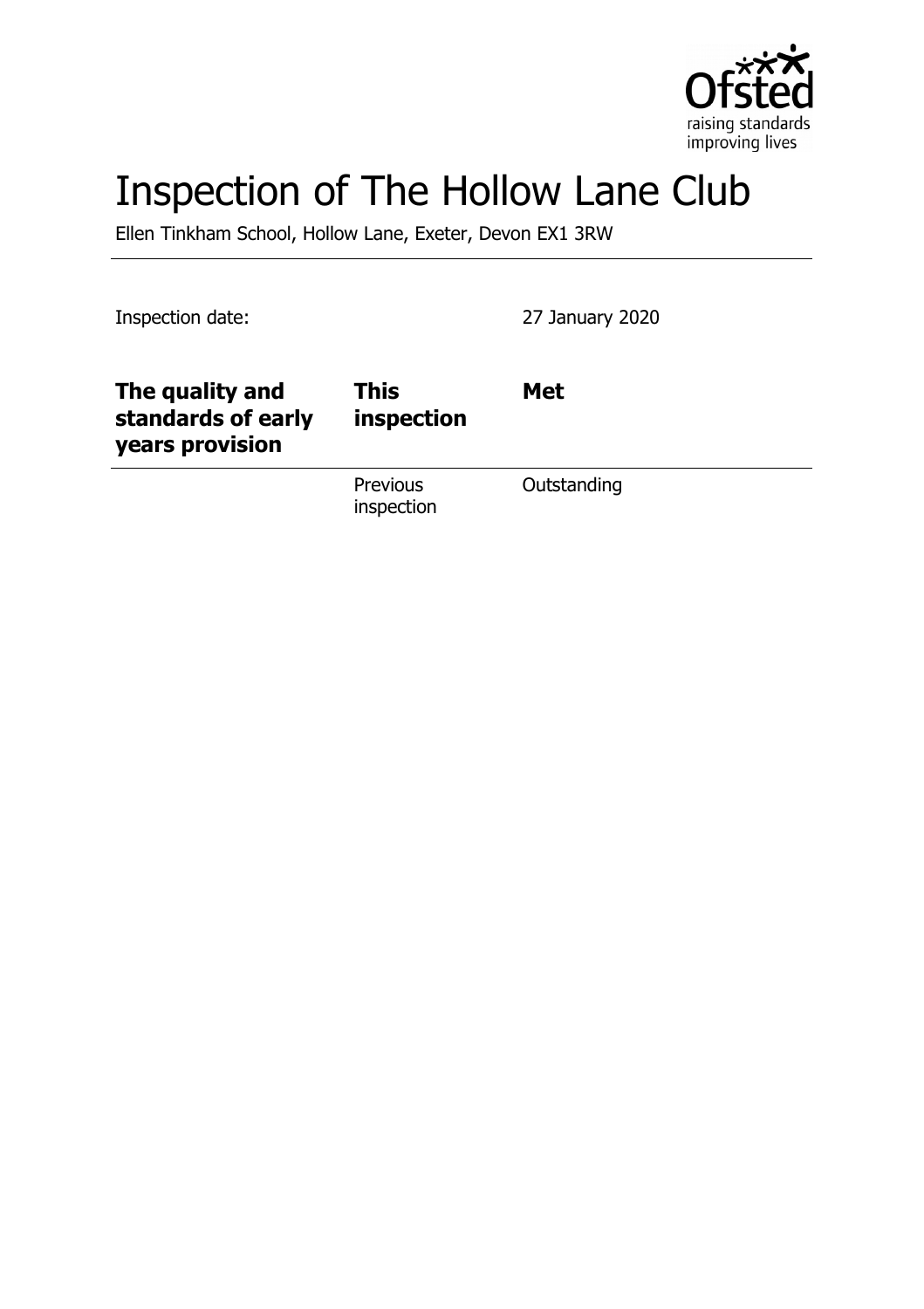

## **What is it like to attend this early years setting?**

#### **This provision meets requirements**

Children delight in the time they spend at the club. Staff plan the sessions to provide children with an excellent range of activities. Children are actively involved in making decisions. For example, one child was anxious about going on an aeroplane and so staff arranged a trip for the children to visit a local airport, so they could see the aeroplanes take off and land. This supports children's confidence and self-esteem as they know their ideas are valued. Children are exceptionally happy and the very strong bond they have with staff is evident. Children are extremely motivated, enthusiastic and animated as they play. They are happy and willing to try out their own ideas when exploring sensory activities. For example, they investigate the texture, smell and colour of different bath bombs as they add them to water.

All staff are effective role models and they have high expectations of children. Children are encouraged to take responsibility for themselves and demonstrate positive behaviour. Children use their imagination well. They are motivated and resourceful in their play. They enjoy role playing doctors with staff. Children diagnose conditions and apply suitable bandages and plasters to help staff get better. Children have an excellent understanding of the expectations at the setting. Laughing and giggling can be heard throughout the club, as children enjoy their activities with each other and staff.

#### **What does the early years setting do well and what does it need to do better?**

- $\blacksquare$  The management team is inspiring, and has an uncompromising ambition to continually improve. The team, and their staff, are determined to provide children with the very best play and learning experiences they possibly can. All have the highest expectations for children to achieve to the best of their abilities.
- $\blacksquare$  Staff place children's emotional well-being at the heart of everything they do; they have a very calm and consistent approach. Staff competently support all children, including those with special educational needs and/or disabilities. Staff are responsive and promote children's emotional well-being through consistently positive interactions, and through following children's individual care plans.
- Staff encourage children to think about healthy lifestyles. Children share ingredients well as they enjoy making pizza with different toppings for their tea. Staff also encourage children to try different fruit for snacks. Staff make the most of mealtimes to support children's enjoyment and interpersonal skills.
- $\blacksquare$  Partnerships with parents and the host school are incredibly strong and staff have very good relationships with parents and teachers. Information sharing is detailed and precise. Staff work both in the school and at the club, and this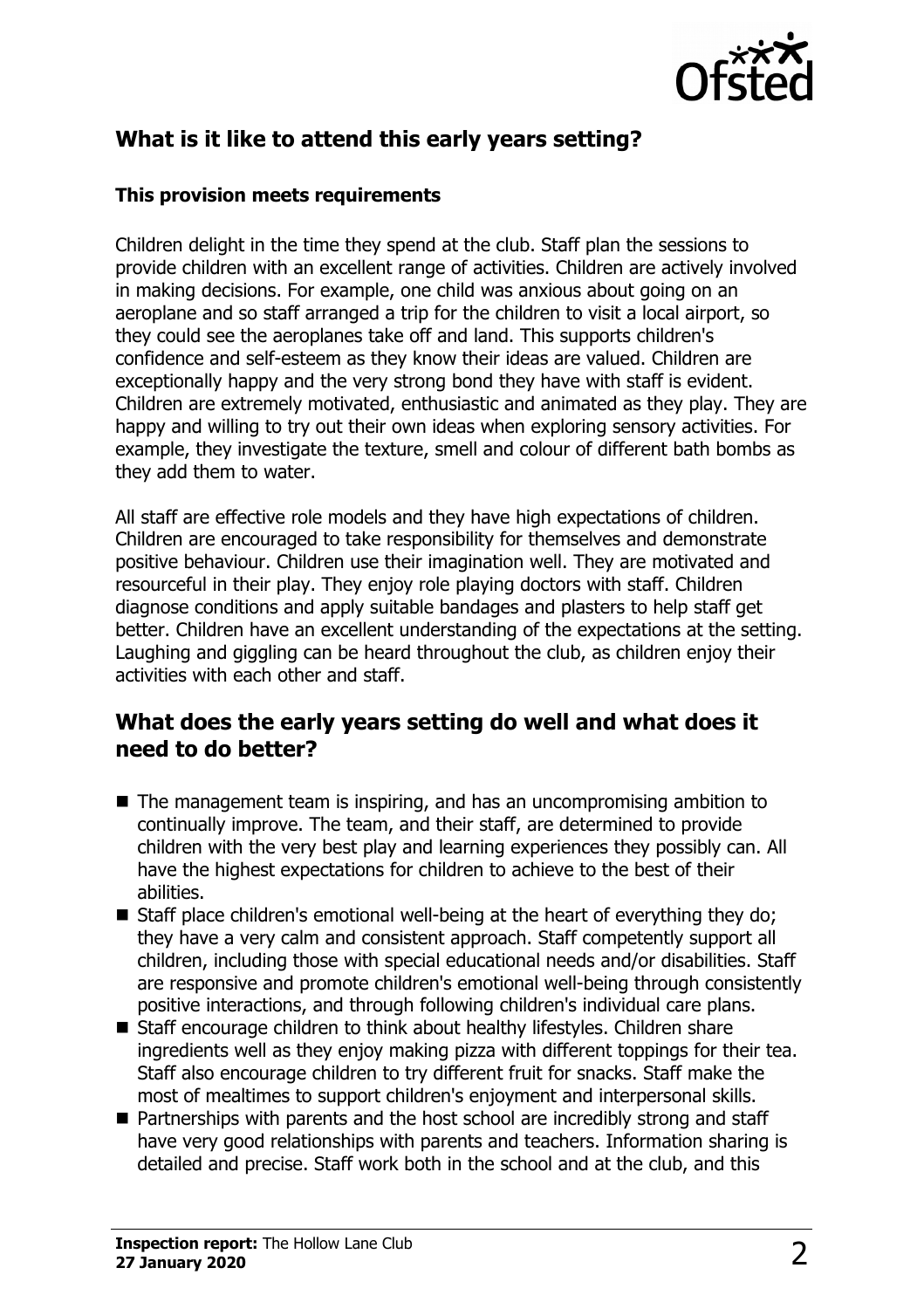

helps children feel happy and safe while at the club. Parents say that their children are exceptionally happy, relishing the range of activities available and the opportunities to play at the end of a busy school day.

- $\blacksquare$  Children are energetic and motivated in their physical play. They make the most of the space to use scooters and bicycles. In addition, with support from staff, they can use the bouncy castle to strengthen their physical skills. Although there is a wide age range, children demonstrate that they are at ease and happy in each other's company.
- Professional development is strong. Staff are very well supported and they value the support they are given from other members of staff, as well as managers. Staff are encouraged to further their own qualifications and careers. Robust supervision procedures help to ensure that staff are suitable to work with children and have a very strong understanding of their role.
- $\blacksquare$  Managers monitor what is happening in the club well. They ensure that children are receiving a balanced range of activities and that staff are supportive of children's play. They complete regular evaluations of the club and use these to identify areas for further development.

# **Safeguarding**

The arrangements for safeguarding are effective.

Staff have an excellent understanding of how to protect children from harm. They know how to identify and report their concerns about children to keep them safe. All staff attend regular training, as well as meetings, to ensure that their safeguarding knowledge is up to date. Staff make sure that the club is safe and well maintained. Managers ensure that all staff are suitable to work with children. Good recruitment and induction procedures help staff to understand their roles in keeping children safe.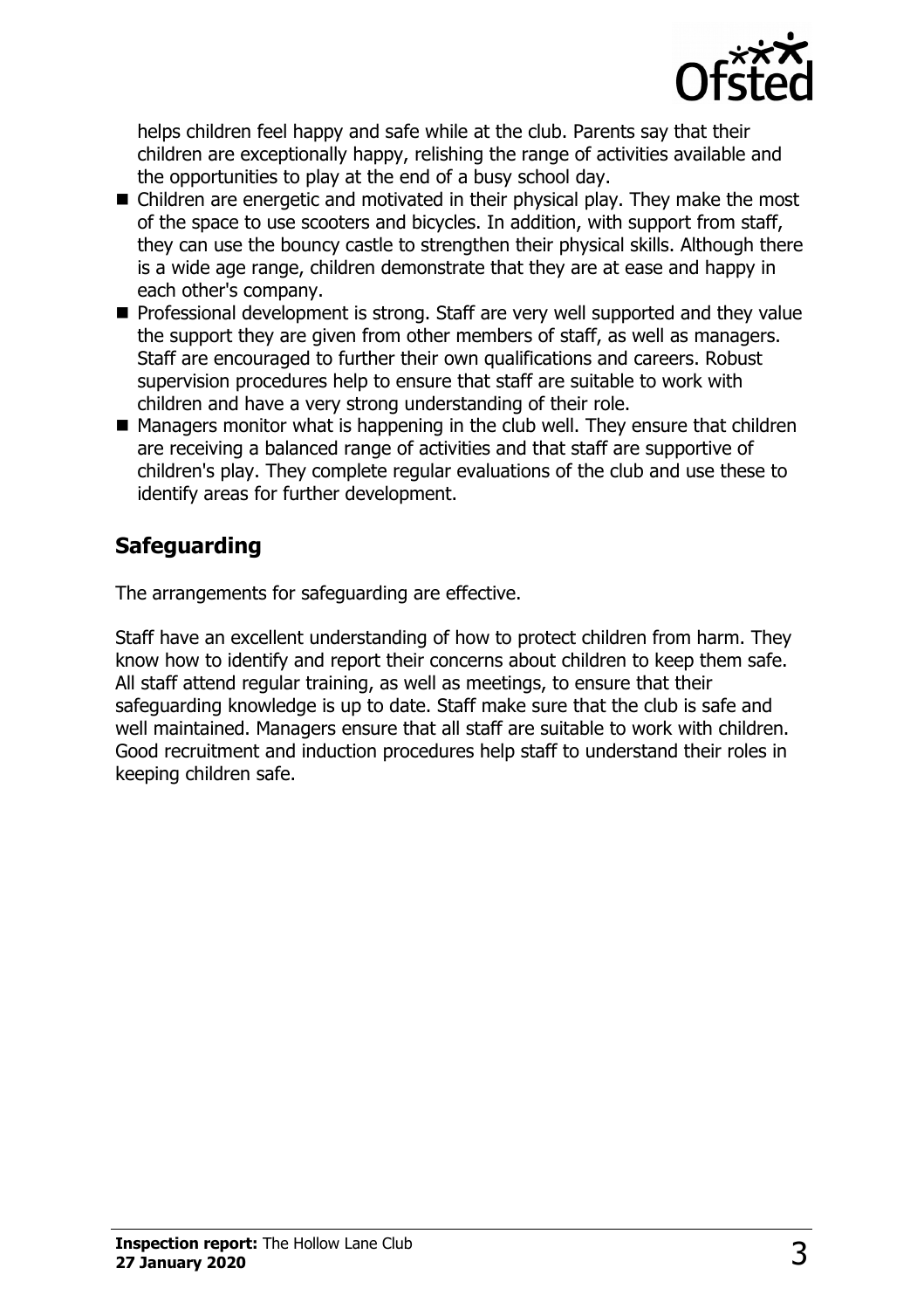

| <b>Setting details</b>                       |                                                                                      |
|----------------------------------------------|--------------------------------------------------------------------------------------|
| Unique reference number                      | EY291660                                                                             |
| Local authority                              | Devon                                                                                |
| <b>Inspection number</b>                     | 10124474                                                                             |
| <b>Type of provision</b>                     | Childcare on non-domestic premises                                                   |
| <b>Registers</b>                             | Early Years Register, Compulsory Childcare<br>Register, Voluntary Childcare Register |
| Day care type                                | Out-of-school day care                                                               |
| Age range of children                        | $3$ to $8$                                                                           |
| <b>Total number of places</b>                | 45                                                                                   |
| Number of children on roll                   | 134                                                                                  |
| Name of registered person                    | The Hollow Lane Club Committee                                                       |
| Registered person unique<br>reference number | RP907552                                                                             |
| <b>Telephone number</b>                      | 01392 463823                                                                         |
| Date of previous inspection                  | 19 August 2015                                                                       |

### **Information about this early years setting**

The Hollow Lane Club registered in 2005. The club is based at the Ellen Tinkham Special School. During term time, the club runs an after-school club on a Monday and Tuesday from 3.30pm until 6pm at Hollow Lane and an after-school club on a Wednesday and Thursday from 3.30pm until 6pm at Wayside Crescent. Once a month, there is also a Saturday club from 10am until 4pm, a social club for young people over 16 years of age from 10am until 4pm and a siblings group from 10am until 4pm. There is a summer club, which runs for 12 days during July and August. There are 11 members of staff, of these, nine hold childcare qualifications at level 3 or above.

## **Information about this inspection**

**Inspector** Katherine Lamb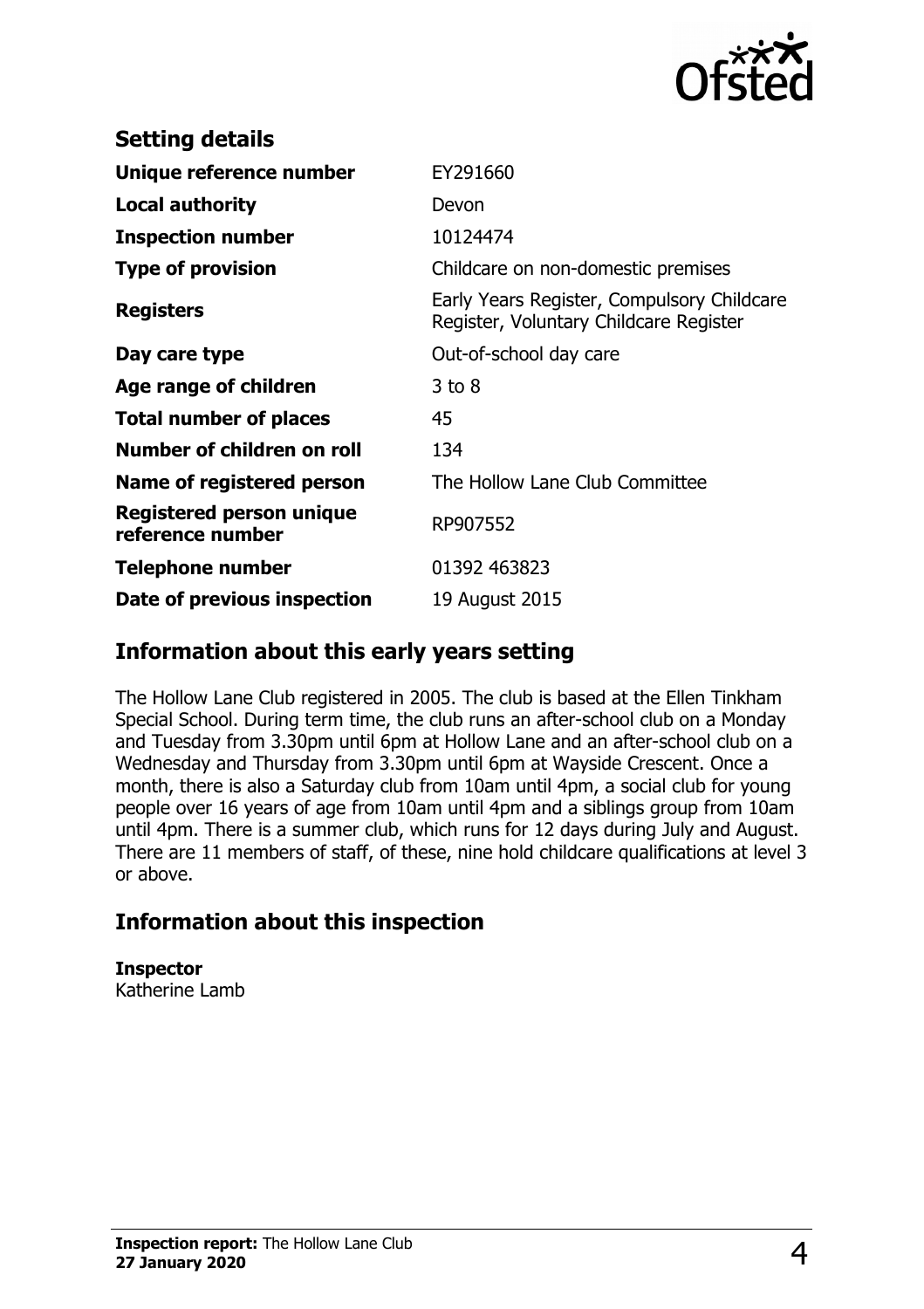

#### **Inspection activities**

- $\blacksquare$  The manager showed the inspector around the areas of the school that the club use. She talked about the resources and activities provided for children.
- $\blacksquare$  The inspector observed play opportunities for children. She spoke to the managers and staff at appropriate times during the inspection.
- $\blacksquare$  The inspector viewed evidence of staff's suitability and qualifications, and a range of other documentation including policies.
- $\blacksquare$  The inspector took account of the views of parents and the headteacher from the on-site school.

We carried out this inspection under sections 49 and 50 of the Childcare Act 2006 on the quality and standards of provision that is registered on the Early Years Register. The registered person must ensure that this provision complies with the statutory framework for children's learning, development and care, known as the early years foundation stage.

If you are not happy with the inspection or the report, you can [complain to Ofsted.](http://www.gov.uk/complain-ofsted-report)